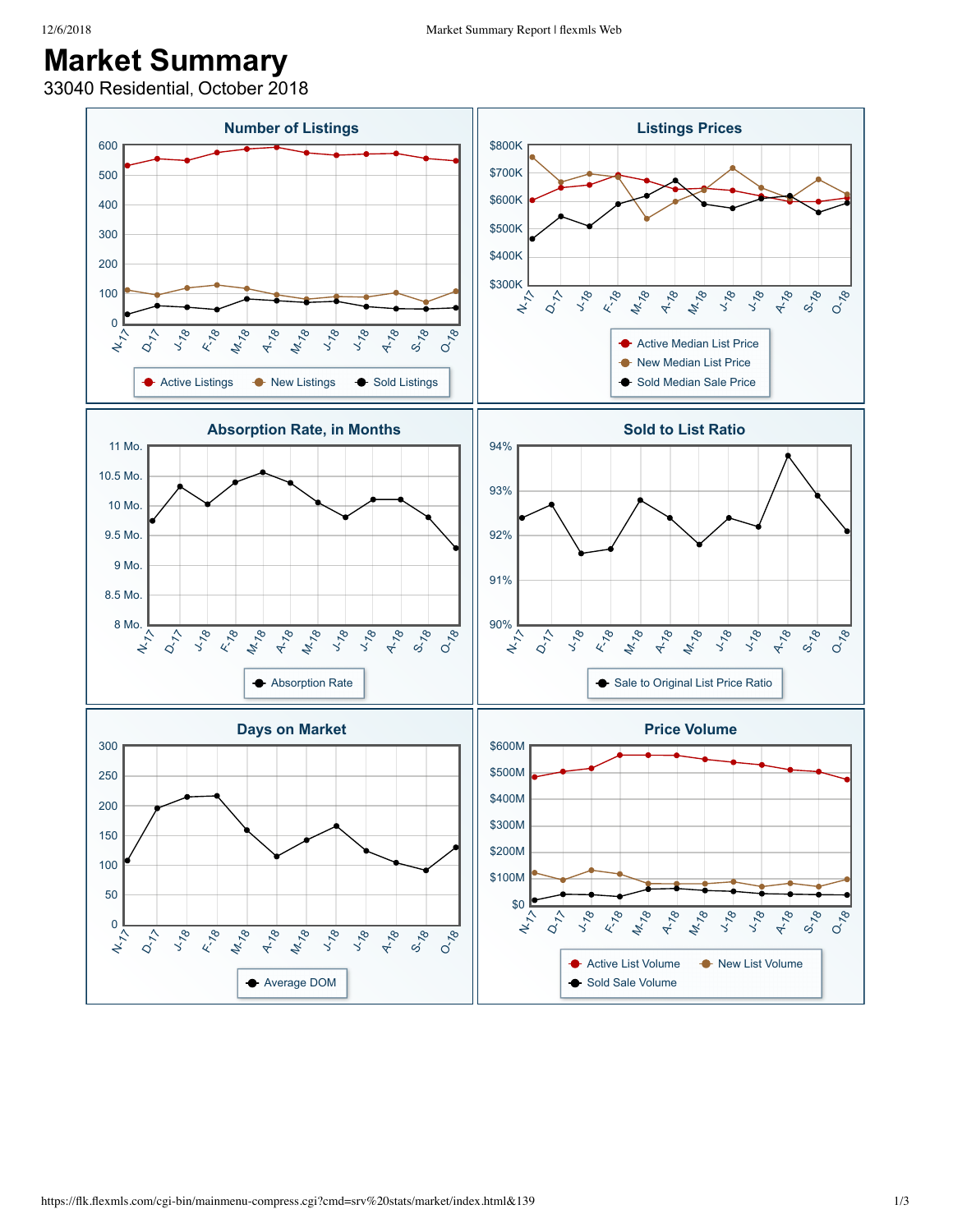| <b>Summary Statistics</b> |               |           |          |                 |                 |          |
|---------------------------|---------------|-----------|----------|-----------------|-----------------|----------|
|                           | <b>Oct-18</b> | Oct-17    | $%$ Chg  | <b>2018 YTD</b> | <b>2017 YTD</b> | $%$ Chg  |
| Absorption Rate           | 9.29          | 9.46      | $-1.80$  | 10.06           | 11.22           | $-10.34$ |
| Average List Price        | \$865.979     | \$870.227 | $-0.49$  | \$902.224       | \$819.178       | 10.14    |
| Median List Price         | \$612,500     | \$558.950 | 9.58     | \$649.900       | \$599,000       | 8.50     |
| Average Sale Price        | \$723.956     | \$739.606 | $-2.12$  | \$752.196       | \$729.121       | 3.16     |
| Median Sale Price         | \$594.000     | \$557.500 | 6.55     | \$594.000       | \$565,000       | 5.13     |
| Average DOM               | 130           | 165       | $-21.21$ | 146             | 146             | 0.001    |
| Median DOM                | 80            | 116       | $-31.03$ | 64              | 81              | $-20.99$ |

| <b>Sold Listings</b> |                                          |                         |          |                |                |                                          | <b>Pending Listings</b> |      |                |          |      |                |          |
|----------------------|------------------------------------------|-------------------------|----------|----------------|----------------|------------------------------------------|-------------------------|------|----------------|----------|------|----------------|----------|
|                      | <b>This Month</b><br><b>Year to Date</b> |                         |          |                |                | <b>This Month</b><br><b>Year to Date</b> |                         |      |                |          |      |                |          |
|                      | 2018                                     | 2017                    | % Chg    | 2018           | 2017           | % Chg                                    |                         | 2018 | 2017           | % Chg    | 2018 | 2017           | % Chg    |
| 0-99,999             | 4                                        | 4                       | 0.0      | 36             | 28             | 28.6                                     | 0-99,999                | 2    | 3              | $-33.3$  | 34   | 30             | 13.3     |
| 100,000-149,999      | 0                                        | $\mathbf{1}$            | $-100.0$ | 4              | 6              | $-33.3$                                  | 100,000-149,999         | 0    | $\mathbf{1}$   | $-100.0$ | 2    | 4              | $-50.0$  |
| 150,000-199,999      | 0                                        | $\mathbf 0$             | 0.0      | 16             | 3              | 433.3                                    | 150,000-199,999         | 0    | $\overline{2}$ | $-100.0$ | 13   | 5              | 160.0    |
| 200,000-249,999      | 0                                        | 3                       | $-100.0$ | 10             | 17             | $-41.2$                                  | 200,000-249,999         | 0    | 3              | $-100.0$ | 10   | 13             | $-23.1$  |
| 250,000-299,999      | 0                                        | $\mathbf{1}$            | $-100.0$ | 18             | 13             | 38.5                                     | 250,000-299,999         | 1    | $\mathbf 0$    | N/A      | 19   | 17             | 11.8     |
| 300,000-349,999      | 4                                        | $\mathbf{1}$            | 300.0    | 25             | 26             | $-3.8$                                   | 300,000-349,999         | 2    | $\Omega$       | N/A      | 20   | 18             | 11.1     |
| 350,000-399,999      | $\overline{2}$                           | 3                       | $-33.3$  | 49             | 50             | $-2.0$                                   | 350,000-399,999         | 3    | 5              | $-40.0$  | 50   | 57             | $-12.3$  |
| 400,000-449,999      | $\overline{\mathbf{4}}$                  | 6                       | $-33.3$  | 32             | 33             | $-3.0$                                   | 400,000-449,999         | 4    | 6              | $-33.3$  | 29   | 30             | $-3.3$   |
| 450,000-499,999      | 3                                        | 4                       | $-25.0$  | 48             | 52             | $-7.7$                                   | 450,000-499,999         | 5    | 5              | 0.0      | 45   | 52             | $-13.5$  |
| 500,000-549,999      | 5                                        | 3                       | 66.7     | 36             | 45             | $-20.0$                                  | 500,000-549,999         | 4    | 4              | 0.0      | 29   | 40             | $-27.5$  |
| 550,000-599,999      | 5                                        | $\overline{2}$          | 150.0    | 38             | 32             | 18.8                                     | 550,000-599,999         | Δ    | 4              | 0.0      | 39   | 42             | $-7.1$   |
| 600,000-649,999      | 5                                        | $\overline{4}$          | 25.0     | 32             | 38             | $-15.8$                                  | 600,000-649,999         | 1    | $\mathbf{1}$   | 0.0      | 28   | 25             | 12.0     |
| 650,000-699,999      | 1                                        | $\mathbf{1}$            | 0.0      | 26             | 18             | 44.4                                     | 650,000-699,999         | 4    | 4              | 0.0      | 36   | 27             | 33.3     |
| 700,000-749,999      | 1                                        | $\overline{2}$          | $-50.0$  | 19             | 24             | $-20.8$                                  | 700,000-749,999         | 1    | $\mathbf{1}$   | 0.0      | 7    | 23             | $-69.6$  |
| 750,000-799,999      | 4                                        | $\mathbf{1}$            | 300.0    | 22             | 15             | 46.7                                     | 750,000-799,999         | 3    | 3              | 0.0      | 28   | 16             | 75.0     |
| 800,000-849,999      | 0                                        | $\overline{2}$          | $-100.0$ | 18             | 19             | $-5.3$                                   | 800,000-849,999         | 1    | $\mathbf{1}$   | 0.0      | 12   | 16             | $-25.0$  |
| 850,000-899,999      | 4                                        | $\mathbf{1}$            | 300.0    | 24             | 13             | 84.6                                     | 850,000-899,999         | 2    | 4              | $-50.0$  | 29   | 17             | 70.6     |
| 900,000-949,999      | $\overline{2}$                           | 3                       | $-33.3$  | 17             | 13             | 30.8                                     | 900,000-949,999         | 3    | 0              | N/A      | 14   | 5              | 180.0    |
| 950,000-999,999      | 0                                        | $\mathbf 0$             | 0.0      | 12             | 14             | $-14.3$                                  | 950,000-999,999         | 1    | $\mathbf{1}$   | 0.0      | 20   | 13             | 53.8     |
| 1,000,000-1,099,999  | 0                                        | 0                       | 0.0      | 12             | 9              | 33.3                                     | 1,000,000-1,099,999     | 0    | $\mathbf 0$    | 0.0      | 6    | 11             | $-45.5$  |
| 1,100,000-1,199,999  | 2                                        | $\overline{2}$          | 0.0      | 22             | 15             | 46.7                                     | 1,100,000-1,199,999     | 1    | $\mathbf{1}$   | 0.0      | 17   | 10             | 70.0     |
| 1,200,000-1,299,999  | $\mathbf 0$                              | $\overline{c}$          | $-100.0$ | 13             | 23             | $-43.5$                                  | 1,200,000-1,299,999     | 0    | $\mathbf{1}$   | $-100.0$ | 19   | 20             | $-5.0$   |
| 1,300,000-1,399,999  | 1                                        | $\mathbf 0$             | N/A      | 13             | $\overline{7}$ | 85.7                                     | 1,300,000-1,399,999     | 0    | $\mathbf 0$    | 0.0      | 11   | 13             | $-15.4$  |
| 1,400,000-1,499,999  | 3                                        | $\mathbf{1}$            | 200.0    | 10             | 6              | 66.7                                     | 1,400,000-1,499,999     | 2    | $\mathbf 0$    | N/A      | 11   | 6              | 83.3     |
| 1,500,000-1,599,999  | $\mathbf{1}$                             | $\overline{2}$          | $-50.0$  | 13             | 6              | 116.7                                    | 1,500,000-1,599,999     | 0    | $\mathbf{1}$   | $-100.0$ | 12   | 6              | 100.0    |
| 1,600,000-1,699,999  | 0                                        | $\mathbf{1}$            | $-100.0$ | 5              | 12             | $-58.3$                                  | 1,600,000-1,699,999     | 1    | $\mathbf{1}$   | 0.0      | 12   | 12             | 0.0      |
| 1,700,000-1,799,999  | $\mathbf 0$                              | $\overline{\mathbf{c}}$ | $-100.0$ | 11             | 6              | 83.3                                     | 1,700,000-1,799,999     | 1    | $\Omega$       | N/A      | 13   | 6              | 116.7    |
| 1,800,000-1,899,999  | 0                                        | $\mathbf 0$             | 0.0      | 8              | $\overline{c}$ | 300.0                                    | 1,800,000-1,899,999     | 0    | $\mathbf 0$    | 0.0      | 3    | 8              | $-62.5$  |
| 1,900,000-1,999,999  | $\mathbf 0$                              | 0                       | 0.0      | 5              | 1              | 400.0                                    | 1,900,000-1,999,999     | 0    | $\mathbf 0$    | 0.0      | 5    | 4              | 25.0     |
| 2,000,000-2,249,999  | 1                                        | $\mathbf{1}$            | 0.0      | 10             | $\overline{7}$ | 42.9                                     | 2,000,000-2,249,999     | 2    | $\mathbf 0$    | N/A      | 9    | 2              | 350.0    |
| 2,250,000-2,499,999  | 0                                        | 0                       | 0.0      | 4              | $\overline{2}$ | 100.0                                    | 2,250,000-2,499,999     | 1    | 0              | N/A      | 9    | 6              | 50.0     |
| 2,500,000-2,749,999  | 0                                        | $\mathbf 0$             | 0.0      | 2              | 3              | $-33.3$                                  | 2,500,000-2,749,999     | 0    | $\mathbf 0$    | 0.0      | 2    | $\overline{2}$ | 0.0      |
| 2,750,000-2,999,999  | 0                                        | $\mathbf 0$             | 0.0      | 1              | $\overline{2}$ | $-50.0$                                  | 2,750,000-2,999,999     | 0    | $\mathbf 0$    | 0.0      | 1    | 4              | $-75.0$  |
| 3,000,000-3,249,999  | $\mathbf 0$                              | $\mathbf{1}$            | $-100.0$ | $\overline{c}$ | 1              | 100.0                                    | 3,000,000-3,249,999     | 0    | $\mathbf 0$    | 0.0      | 0    | 1              | $-100.0$ |
| 3,250,000-3,499,999  | 1                                        | $\mathbf 0$             | N/A      | 2              | 1              | 100.0                                    | 3,250,000-3,499,999     | 0    | $\mathbf 0$    | 0.0      | 2    | 0              | N/A      |
| 3,500,000-3,749,999  | 0                                        | 0                       | 0.0      | 0              | 1              | $-100.0$                                 | 3,500,000-3,749,999     | 0    | 0              | 0.0      | 2    | 0              | N/A      |
| 3,750,000-3,999,999  | 0                                        | $\Omega$                | 0.0      | 0              | 1              | $-100.0$                                 | 3,750,000-3,999,999     | 1    | $\mathbf 0$    | N/A      | 1    | 1              | 0.0      |
| 4,000,000-4,249,999  | 0                                        | $\Omega$                | 0.0      | 0              | 0              | 0.0                                      | 4,000,000-4,249,999     | 0    | $\Omega$       | 0.0      | 0    | 0              | 0.0      |
| 4,250,000-4,499,999  | $\mathbf 0$                              | $\mathbf 0$             | 0.0      | 0              | 0              | 0.0                                      | 4,250,000-4,499,999     | 0    | $\mathbf 0$    | 0.0      | 0    | $\mathbf{1}$   | $-100.0$ |
| 4,500,000-4,749,999  | 0                                        | $\mathbf 0$             | 0.0      | 0              | $\mathbf{1}$   | $-100.0$                                 | 4,500,000-4,749,999     | 0    | $\mathbf 0$    | 0.0      | 0    | 0              | 0.0      |
| 4,750,000-4,999,999  | 0                                        | 0                       | 0.0      | 0              | 0              | 0.0                                      | 4,750,000-4,999,999     | 0    | 0              | 0.0      | 0    | 0              | 0.0      |
| 5,000,000+           | 0                                        | $\mathbf 0$             | 0.0      | 2              | $\overline{2}$ | 0.0                                      | 5,000,000+              | 0    | $\mathbf 0$    | 0.0      | 2    | 1              | 100.0    |
| Totals               | 53                                       | 54                      | $-1.9$   | 617            | 567            | 8.8                                      | <b>Totals</b>           | 50   | 52             | $-3.8$   | 601  | 564            | 6.6      |
|                      |                                          |                         |          |                |                |                                          |                         |      |                |          |      |                |          |